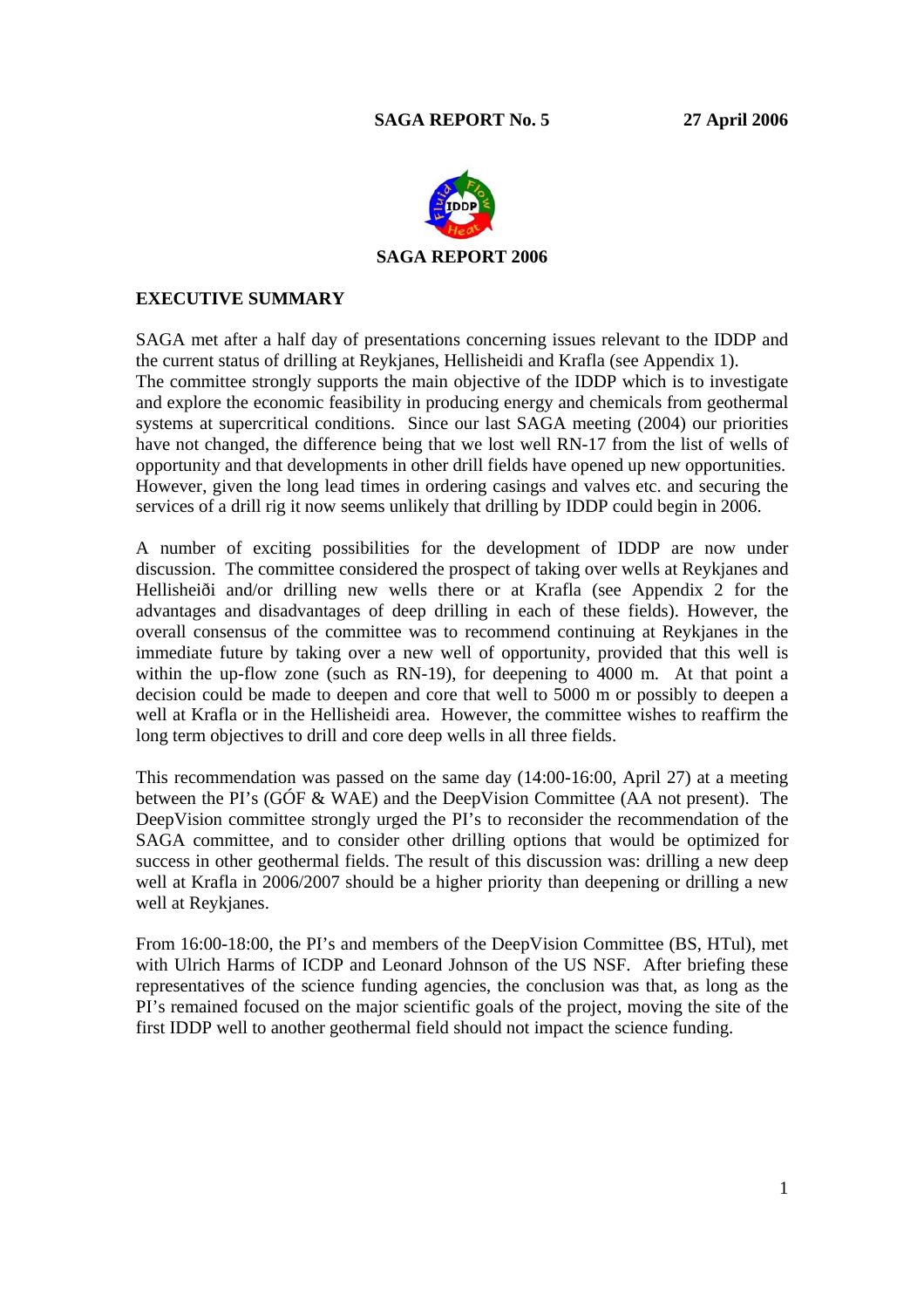#### **INTRODUCTION**

The loss of the well RN-17 as a candidate for deepening at Reykjanes requires us to revise earlier plans, but also creates an opportune moment to review the current overall status of the IDDP and to recommend plans for the short, intermediate and long-term future. The IDDP is an ambitious undertaking with the overall objective of enhancing the power output of geothermal wells by exploiting the deeper, supercritical part of hydrothermal systems. This will require drilling wells in the depth range of 4 to 5 km to reach temperatures in the 400-600°C range. In December 2003 Hitaveita Sudurnesja offered well RN-17, then being planned on the south side of the Reykjanes geothermal borefield, to the IDDP for deep drilling and coring. This well was subsequently drilled to approximately 3.1 km depth, but became plugged during a flow test in November 2005. Attempts to recondition the well in February 2006 failed due to caving of the formation and it was concluded therefore that this well must be abandoned.

Since December 2003 a number of important developments have occurred that change the environment for planning future developments of the project. Firstly, Hitaveita Sudurnesja hf (the Sudurnes District Heating company Ltd), the Landsvirkjun (the National Power Compnany), Orkuveita Reykjavikur (the Reykjavik Energy company), and the Orkustofnun (the National Energy Authority - a government agency), signed a formal contract that describes the terms under which these entities will collaborate to manage the IDDP and fund the first deep well. Secondly, the pace of development of geothermal resources in Iceland has accelerated enormously with 100 MWe of new production coming on line at Reykjanes, 90 MWe at Hellisheidi to come on line in September 2006, and contracts being negotiated to supply electricity to a 250 kt/yr aluminium smelter near Husavik. These developments have led to the drilling of many new production wells at Reykjanes and Hellisheidi, with more planned in the next few years at these sites and at Krafla.. The third development is that the international scientific community has become deeply involved in the IDDP and significant funding has been secured from the International Continental Scientific Drilling Program (ICDP) and from the US National Science Foundation (NSF) to obtain drill cores from the deep well.

These developments create new opportunities and require reassessment of the priorities of the project in the short, medium and long term. Additional factors since 2003 that impact planning for drilling in Iceland today include (a) the sharply increased cost of drilling services and well completion materials on the worldwide market, (b) the long lead time in obtaining valves and casings (6-9 months), (c) the availability of drill rigs in view of the increased level of drilling, (d) the decline in the exchange rate between the US \$ and the Icelandic krona.

The committee used the following criteria in its deliberations:

Optimize the chances of reaching supercritical conditions with reasonable permeability by appropriate selection of a drillsite. Achieving that goal will meet the economic and the scientific objectives of the IDDP.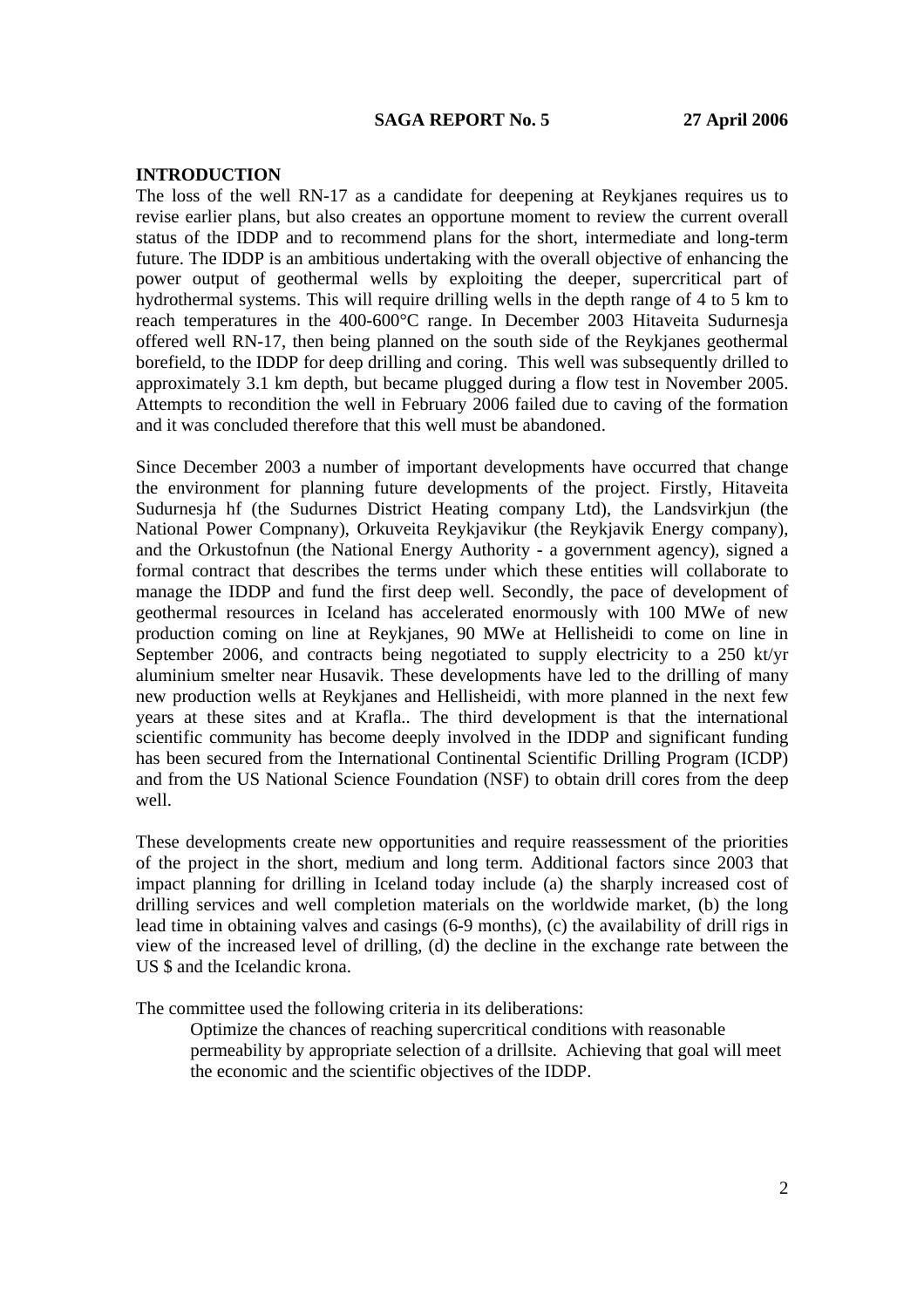Maintain the momentum of the project at Reykjanes, while simultaneously probing the options made available at Hellisheidi and Krafla. We anticipate deep drilling in all three geothermal areas once more funding becomes available**.** 

## **THE OPTIONS CURRENTLY CONSIDERED**

## **KRAFLA**

The Krafla East field is well established and 34 boreholes have been drilled so far to a maximum depth of 2.2 km. The wells produce steam for the existing 60 MW power plant and there are plans to enlarge the plant to 100 MW and to develop another production field within the area Krafla West.

S-wave shadows, microearthquakes and MT surveys confirm that a magma chamber is present at about 3.5 to 7 km depth within the caldera under the Krafla field. This magma chamber was last recharged during the Krafla eruptions (1975 to 1984), with repeated injections of dikes into the fissure swarms north and south of the caldera. The highest temperatures and the best permeability have been found in wells intersecting the volcanic Hveragil Fissure. The fluid temperature in the deep geothermal reservoir drilled so far follows the boiling point to depth curve. Highest recorded temperatures are about 340°C. If the system is two phase to deeper levels, supercritical temperatures should be expected to be found at less than 4 km.

The National Power Company which operates the Krafla Field has suggested that a deep well could be drilled at Leirbotnar just north of the power house. Another site that might be considered is just north of the explosive crater Víti where the exploratory well number 2 was originally to be drilled. This site would be expected to intersect brecciated rocks and encounter favorable permeability on top of the magma chamber. Both these sites were recommended in the Feasibility Report.

Available evidence suggests that the reservoir fluid will be dilute and limited scaling and corrosion problems are expected, unless the well encounters a high flux of magmatic gases.

## **SAGA recommends**:

That a deep well targeted to 4-5 km depth should ideally be designed with a wider casing program than existing wells at Krafla, as recommended in the Feasibility Report for the IDDP wells. To better understand the structure of this geothermal field, we recommend that an attempt be made to map active faults using microearthquakes and to improve the knowledge of the resistivity structure by a combination of additional MT and TEM soundings. A compilation of all available data on wells close to the proposed sites for IDDP drilling is recommended.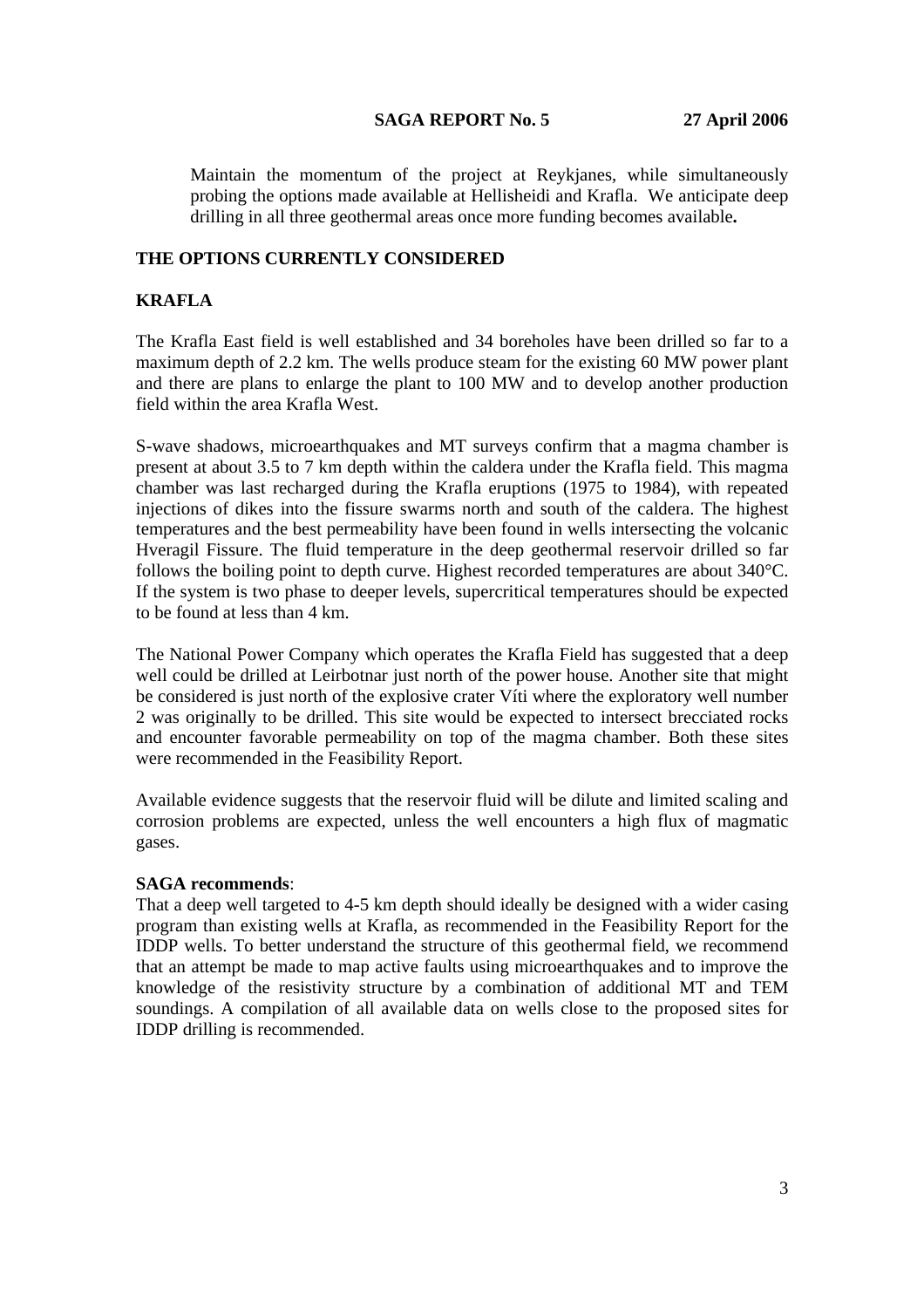#### **HELLISHEIDI**

At Hellisheidi, on the other site of the Hengill volcano from Nesjavellir, there are at present some 20 new wells drilled in the last few years for steam production to produce 90 MWe. Many of these wells are directional wells and the earlier of the wells were finished by 8 ½" production hole and 7" liner. Since HE-10 was drilled, many of the wells have a wider casing program, finished by 12 ¼" hole and 9 5/8" slotted liner, and some of them are directional wells.

IDDP was offered well HE-10 to consider as a potential well of opportunity, which could be made available within the next few months – if the need arises. The well is  $2.200 \text{ m}$ deep, the production casing reaches to 700 m depth and the quality of the cement appears acceptable. A slotted hanging liner, 9 5/8" wide was inserted. The last down hole temperature log was done in December 2004, and at that time it was clear that the well had not recovered thermally since drilling. The bottom hole temperature was about 210°C at 2,200 m. During attempts to flow test the well in 2005, a piston and 300 m long cable were lost in the hole. This has prevented new temperature logs from being made, so uncertainty about the true bottom hole temperature exists. The piston and the cable need to be removed from the well so that the temperature can be logged. If this drillhole qualifies as a well of opportunity for deepening, the slotted liner would first need to be removed, and then the well should be deepened to 2,500 m, before cementing a 9 7/8" IDDP casing.

He-10 located within an area with volcanic fissures 10,300 and 2,000 years old. A feature of the Hellisheidi temperature distribution with depth is a prominent temperature reversal below 1 km depth in many of the wells, including well HE-10. The depths to temperatures approaching the boiling point curve at say  $-3.5$  km depth is not known yet. If the bottom hole temperature does not approach 300°C at 2,500 m depth, there would be some doubt that the well is suitable for deepening by IDDP. However, there are new wells several km away both SE and SW of well HE-10, which have temperatures well above 300°C at 2 km depth, and a new model of the temperature distribution at Hellisheidi needs to be looked at closer before IDDP can comment much further. A new conceptual model of the Hellisheidi reservoir system was presented at the SAGA meeting, but it did not clarify in detail the most likely scenario for the temperature distribution at deeper levels below the current depth of HE-10.

New wells will be drilled at Hellisheidi this year and next, and some of these may possibly be considered as wells of opportunity for IDDP to deepen. Available evidence suggests that the reservoir fluid will be dilute and limited scaling and corrosion problems are expected.

#### **SAGA recommends:**

That IDDP keep the possibility open for deepening a well at Hellisheidi in the near future, while HE-10 is reconditioned. The overall temperature distribution should be studied closer and the resulting model communicated to the IDDP. A deep well targeted to 5 km depth should ideally be designed with a wider casing program than existing wells at Hellisheidi, as recommended in the Feasibility Report for the IDDP wells.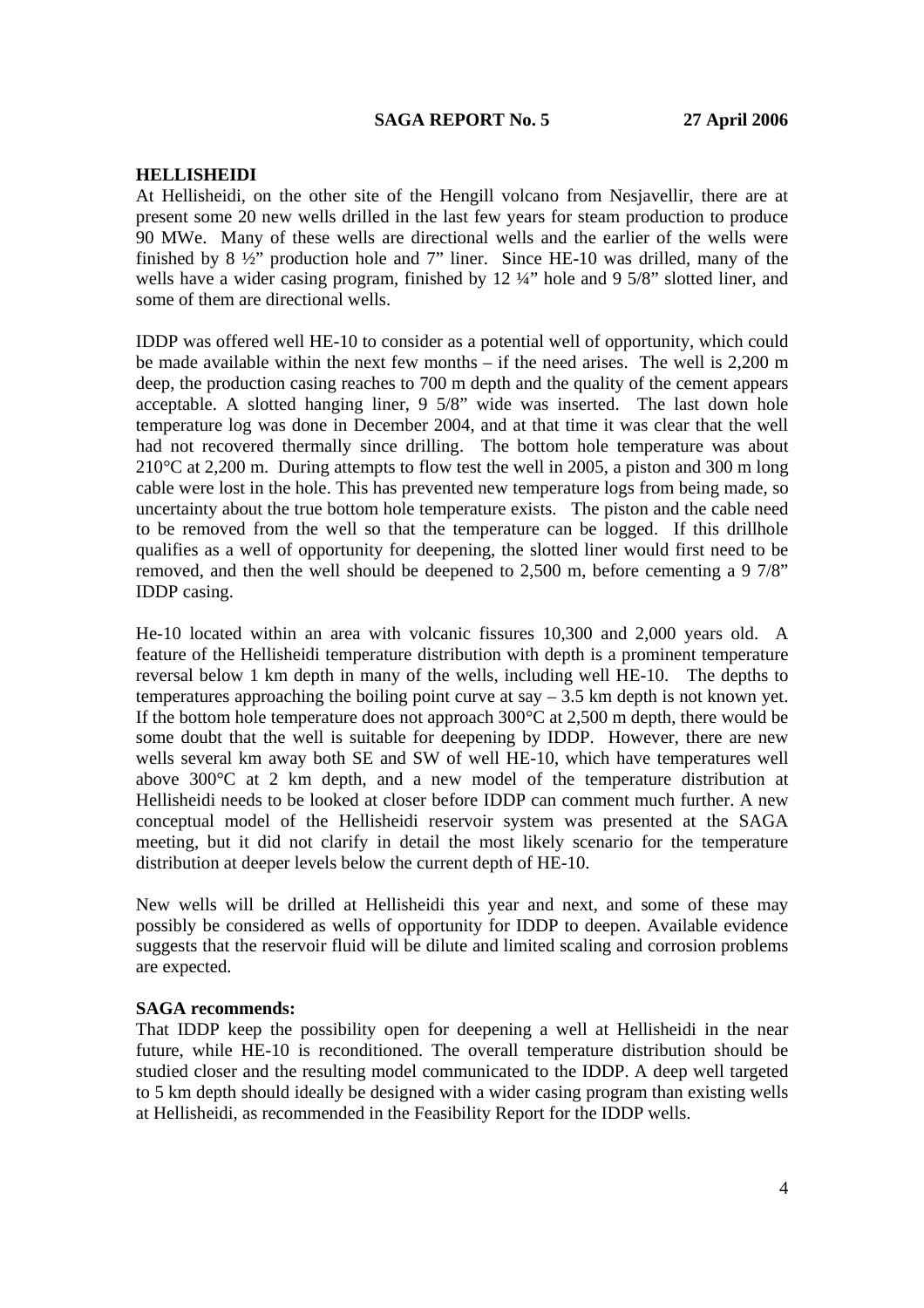### **REYKJANES**

The consensus of the SAGA committee is to make continuation of deep drilling in the Reykjanes field the highest priority for the immediate future. The loss of RN-17 as a well of opportunity does not change the scientific rationale for deep drilling at Reykjanes, although it will likely change the drilling schedule. Our recommendation is to proceed with deepening and casing a well within the up-flow zone, as near as possible to well RN-12 to 3 km, followed by drilling and spot coring of the well to 4 km. This well would be a candidate for drilling with continuous core to 5 km during phase 3 of IDDP. RN-16 is sufficiently far from the upflow zone to be ruled out as a candidate for deepening. Hitaveita Sudurnesja cannot release wells in the up-flow zone such as RN-19 for at least 6 months, while the steam supply for the power plant is being evaluated (see table in Appendix 3 and the report ISOR-2006/008, by G.O.Fridleifsson and W.A.Elders "Criteria for selection of a well at Reykjanes for deepening by the IDDP, 21 p.").

The following factors were considered as advantages in continuing the next phase of drilling at Reykjanes. This is a well established and productive geothermal field with significant geological and geophysical data to support interpretation of deep drilling results. There are several wells within the up-flow zone that could potentially be available for deepening, including RN-19, RN-13, and RN-15. Drilling at Reykjanes could likely occur as soon as well casing, hardware and drillrig are available and will therefore continue the momentum of the IDDP. Funding for coring and scientific studies at Reykjanes has already been secured from ICDP and NSF. Scientific investigations of cuttings and core from the Reykjanes field have already been started by an international team of scientists. Reykjanes is the only high-temperature, seawater-recharged geothermal system on a mid-ocean ridge that is available for deep drilling anywhere in the world. International interest and support for this drilling is high among scientists working on seafloor hydrothermal systems and ore deposit genesis.

The Reykjanes field also presents several disadvantages and challenges that were considered in making our recommendation. The high salinity, dissolved metal and sulfide load in the Reykjanes system increase the potential for corrosion and scaling problems compared with fields recharged by fresh water. The critical point for seawater salinity fluids will be reached at approximately 37°C higher temperature than for pure water, and the critical pressure is elevated by some 80 bar. Therefore drilling at Reykjanes may require deeper drilling compared with low salinity systems. The design of the wells that could be available for deepening is not the optimum design recommended in the Feasibility Report.

#### **SAGA recommends :**

That we proceed with deepening and casing a well within the up-flow zone at Reykjanes, as near as possible to well RN-12, to 3 km, followed by drilling and spot coring of the well to 4 km. This well would be a candidate for drilling with continuous core to 5 km during phase 3 of IDDP.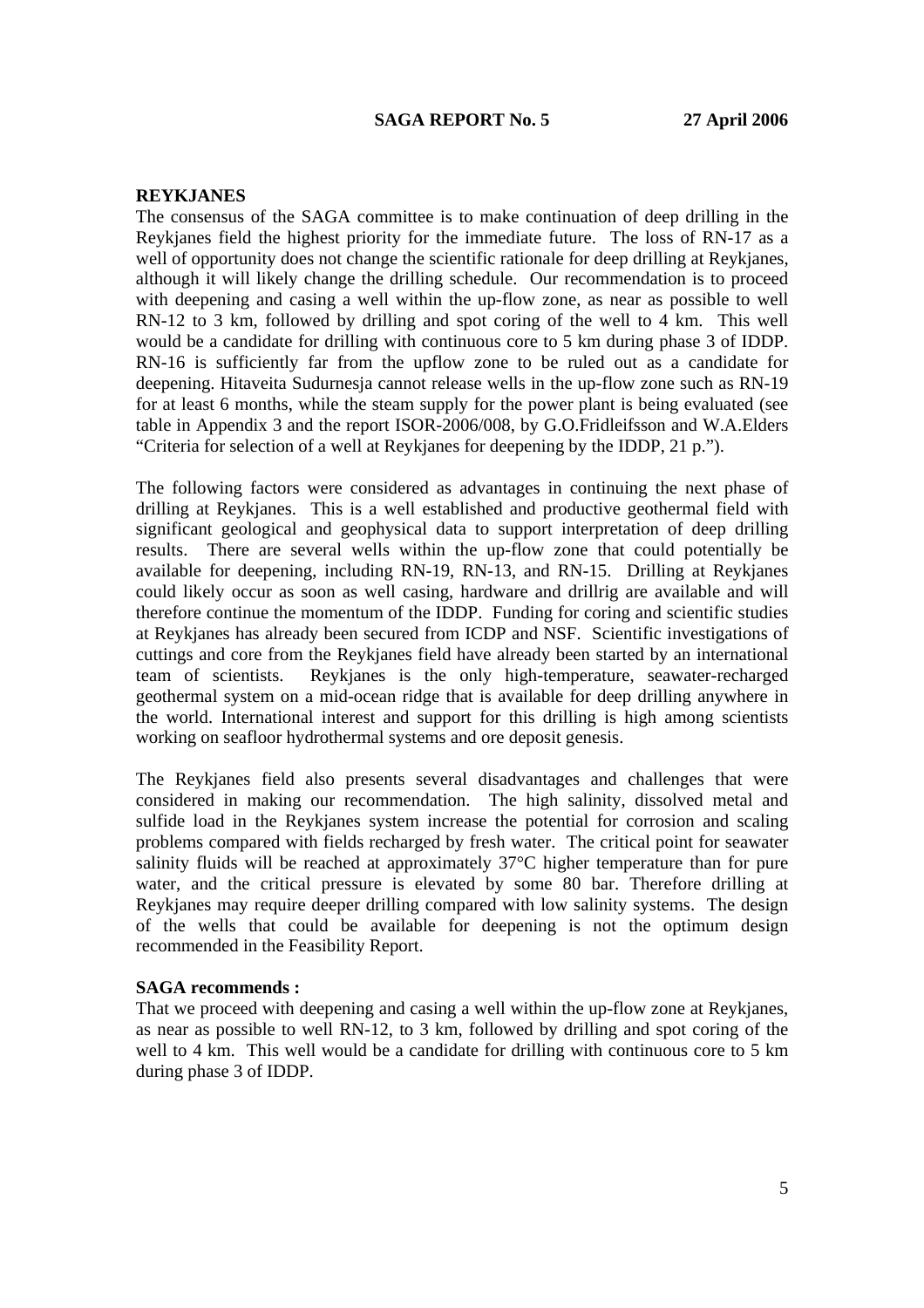#### **CONCLUSIONS**

The short term  $(-1 \text{ year})$  recommendation of SAGA is to request that Hitaveita Sudurnesja release to the IDDP a well close to the center of the up-flow zone of the Reykjanes geothermal system, and that this well be deepened to 4000 m with spot coring. In the intermediate term  $(-1 - 3$  years), if the results of this deepening are favorable and suggest that supercritical conditions are reachable, this well should be deepened by slim hole, continuous coring as was intended for RN-17. If not, further drilling by IDDP should move to one of the other geothermal fields. In the longer term  $(2, 3, -6)$  years ) preparations should be made, and funds sought, for a second and third deep well in the search for supercritical conditions in each of the other two geothermal systems discussed above.

## **MINUTES OF THE DEEP VISION MEETING, 27 APRIL, 2006**

The meeting was held at Orkugardur, from 14.00 until 16.00, with all of the members of Deep Vision present, except for AA, together with GOF, WAE and STh.

The PI's presented the recommendations of the SAGA Report that was prepared as a result of the meetings held on  $26<sup>th</sup>$  and  $27<sup>th</sup>$  April. The first recommendation from SAGA was that the IDDP in the short term should request that Hitaveita Sudurnesja make available an existing well in the up-flow zone at Reykjanes as a replacement for RN-17, for the IDDP to deepen to 4 km with spot coring. In the intermediate term, if the results of this drilling are favorable, the IDDP would then deepen this well to 5 km with continuous coring, as was planned for RN-17. In the longer term the IDDP should plan and seek funding for deep drilling in the other two geothermal fields under consideration.

The members of Deep Vision challenged the first two of these recommendations, stressing the following points:-

- (1) If funding, now, and in the future, only allowed IDDP to drill ONE deep well, would the recommendation be the same?
- (2) The decision to deepen RN-17 was made in 2003 because it was the only option available to proceed at that time. Today we have the contract between the energy companies and the Government that opens up the possibility of drilling a well entirely for IDDP rather than taking over an existing well. Thus there is no financial benefit in taking over an existing production well. Drilling a new well has the advantage of allowing the choice of better locations and using well designs and casing programs better suited for deepening a well.
- (3) The Feasibility Study ranked Nesjavellir first, Krafla second and Reykjanes third in order of priority. Now that Nesjavellir must be removed from consideration for environmental reasons, Krafla should be drilled before Reykjanes.
- (4) We know enough about Krafla to proceed to site a deep well there and Krafla has a more favorable fluid chemistry for reaching supercritical conditions at lower P-T.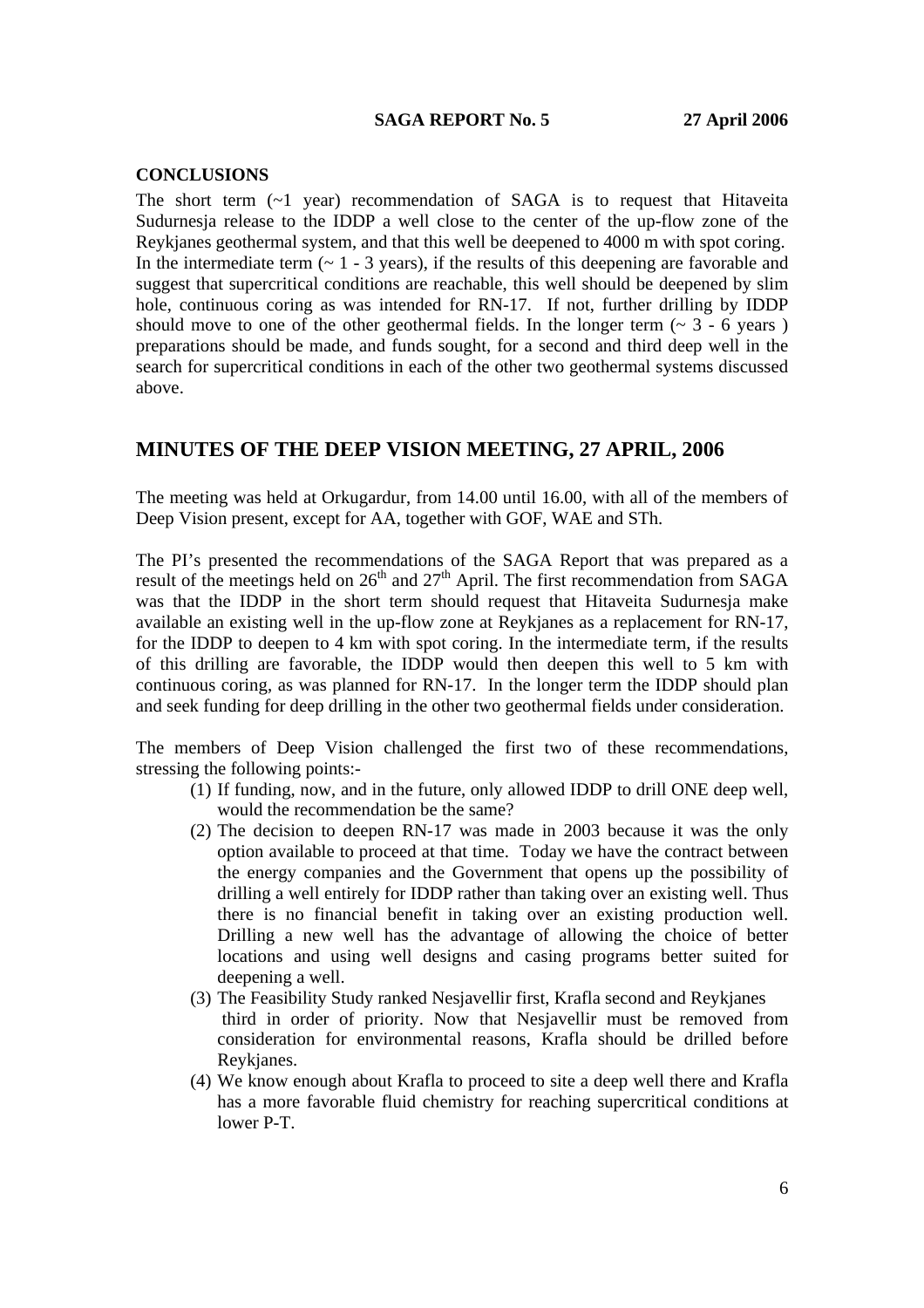- (5) An industrial company may be interested in participating in deep drilling at Krafla.
- (6) Given the at least 6 months delay before decision can be made on RN-19 (or another well) at Reykjanes, the long lead time in delivering casings and valves, and the other commitments of drilling rigs in Iceland, preparation and drilling of a new well at Krafla could begin just as soon as could deepening an existing well at Reykjanes.

The issue was raised about how proposing to move the IDDP drilling to Krafla might affect the scientific objectives and funding from the science agencies ICDP and the US-NSF. The science program has already commenced study of samples from the shallower part of the Reykjanes system, and because of its location, structure and fluid chemistry, the Reykjanes Peninsula is a better analogue of mid-ocean ridge spreading centers.

The conclusion of this meeting was that drilling a new deep well at Krafla should take precedence over deepening or drilling a new well at Reykjanes. As mentioned in the Feasibility Report, a location at the drill pipe storage site at Krafla would be an excellent choice. Similarly options at Hellisheidi should remain on the table, although selection of a site for deep drilling there would need further study.

# **REPORT OF SUBSEQUENT MEETING BETWEEN THE PI's, REPRESENTATIVES OF DEEP VISION, THE ICDP AND THE US-NSF, APRIL 27th 2006**

The issue of science funding was addressed in a subsequent meeting held from 16.00 to 18.00 that followed immediately after the Deep Vision meeting. Attending this meeting were the PI's, BS, HTul, Ulrich Harms of the ICDP, Potsdam, Germany, and Leonard Johnson of the National Science Foundation, Washington DC, USA.

The representatives of the funding agencies concurred that the vital point was that the project should maintain its focus on direct exploration of high-temperature geothermal systems in Iceland in search of supercritical conditions. If this were done, moving the deep drilling site to Krafla, or elsewhere, would still be regarded as being within the terms of the existing financial awards, and should not require resubmission of proposals through the review process. However both representatives indicated that it would be unlikely that their agencies would be able to award incremental funds.

In response to questions from the agency representatives, the PI's expressed the opinion that the science that could be done on a deep well at Krafla would be of great interest to the worldwide scientific community. It would also be relevant to understanding oceanic hydrothermal systems, however not so directly as would be the case at Reykjanes. They would therefore explore the possibility of drilling at Krafla in 2006/2007 as an alternative to drilling at Reykjanes or Hellisheidi.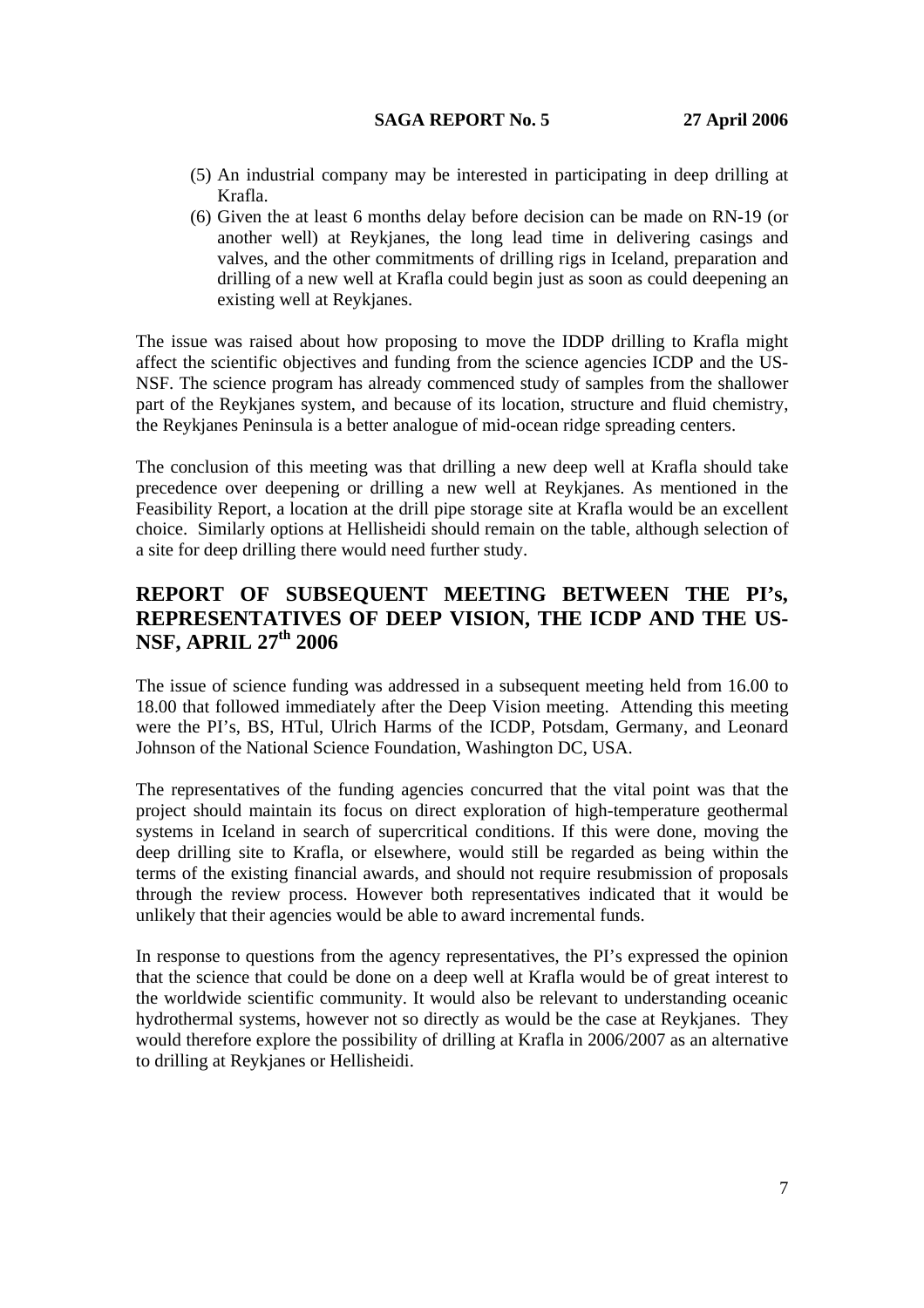## **APPENDIX 1 : MEETING AGENDA**

#### **Open Meeting at Víðgelmir Wednesday 26 April 2006**

| 8:00                           | G. Ómar Fridleifsson                                                                 | IDDP Status Report and options for drilling 2006-2007                                                                                                                                                                                                                                            |  |  |  |  |  |  |  |
|--------------------------------|--------------------------------------------------------------------------------------|--------------------------------------------------------------------------------------------------------------------------------------------------------------------------------------------------------------------------------------------------------------------------------------------------|--|--|--|--|--|--|--|
| 8:30                           | Wilfred A. Elders                                                                    | What do we need from this SAGA meeting                                                                                                                                                                                                                                                           |  |  |  |  |  |  |  |
| 8:50                           | Arnar Hjartarson                                                                     | Temperature and reservoir model of Reykjanes                                                                                                                                                                                                                                                     |  |  |  |  |  |  |  |
| 9:10                           | Grímur Björnsson                                                                     | Temperature and reservoir model of Hellisheidi - Hengill area                                                                                                                                                                                                                                    |  |  |  |  |  |  |  |
| 9:30                           | Árni Gunnarsson                                                                      | Current development plans for Krafla                                                                                                                                                                                                                                                             |  |  |  |  |  |  |  |
|                                | 9:50                                                                                 | Coffee break<br>10:10                                                                                                                                                                                                                                                                            |  |  |  |  |  |  |  |
| 10:10                          | Knútur Árnason                                                                       | Magneto-telluric - surveys – potential significance for IDDP                                                                                                                                                                                                                                     |  |  |  |  |  |  |  |
| 10:30                          | Kristín Vogfjörð                                                                     | Seismic interpretation of fracture planes - significance for IDDP                                                                                                                                                                                                                                |  |  |  |  |  |  |  |
| 10:50                          | Andri Stefánsson<br>Supercritical saline fluids – significance for IDDP at Reykjanes |                                                                                                                                                                                                                                                                                                  |  |  |  |  |  |  |  |
| 11:10                          | Robert Zirenberg                                                                     | Drilling black smokers - view from central science team                                                                                                                                                                                                                                          |  |  |  |  |  |  |  |
| 11:25                          | Sverrir Þórhallsson                                                                  | Integrity of Reykjanes drillholes with respect to IDDP                                                                                                                                                                                                                                           |  |  |  |  |  |  |  |
| 11:45                          | Sveinbjörn Björnsson                                                                 | - Review and Open discussion -                                                                                                                                                                                                                                                                   |  |  |  |  |  |  |  |
| $12:45$ – Lunch break – 14:00  |                                                                                      |                                                                                                                                                                                                                                                                                                  |  |  |  |  |  |  |  |
| <b>Closed Meeting at Skúti</b> |                                                                                      |                                                                                                                                                                                                                                                                                                  |  |  |  |  |  |  |  |
| 14:00-17:00                    |                                                                                      | SAGA discussion, recommendation, report writing                                                                                                                                                                                                                                                  |  |  |  |  |  |  |  |
| $9:00-12:00$                   |                                                                                      | Thursday 27 April 2006<br><b>SAGA</b> report and meeting completed<br>Adjourn-                                                                                                                                                                                                                   |  |  |  |  |  |  |  |
| 14:00-15:30                    |                                                                                      | <b>SAGA</b> report presented to DeepVision                                                                                                                                                                                                                                                       |  |  |  |  |  |  |  |
| 16:00-18:00                    |                                                                                      | PI & DeepVision meeting with ICDP and NSF                                                                                                                                                                                                                                                        |  |  |  |  |  |  |  |
|                                |                                                                                      |                                                                                                                                                                                                                                                                                                  |  |  |  |  |  |  |  |
| $\mathbf{A} \cap \mathbf{A}$ 1 |                                                                                      | $\mathbf{D}$ and $\mathbf{D}$ and $\mathbf{D}$ and $\mathbf{D}$ and $\mathbf{D}$ and $\mathbf{D}$ and $\mathbf{D}$ and $\mathbf{D}$ and $\mathbf{D}$ and $\mathbf{D}$ and $\mathbf{D}$ and $\mathbf{D}$ and $\mathbf{D}$ and $\mathbf{D}$ and $\mathbf{D}$ and $\mathbf{D}$ and $\mathbf{D}$ and |  |  |  |  |  |  |  |

SAGA members present:DN, GOF, JOB, KI (for RM), SA, SvB, VKJ, VS (partly), WAE; Also at the SAGA closed meeting: STh and RZ SAGA members absent AS & RF (sent written comments), GC Deep Vision present: BS, EG, HTul Deep Vision excused: AA

40~50 people from the energy consortium and other institutes attended the open part of the SAGA meeting Wednesday morning and participated in the presentations and the discussions.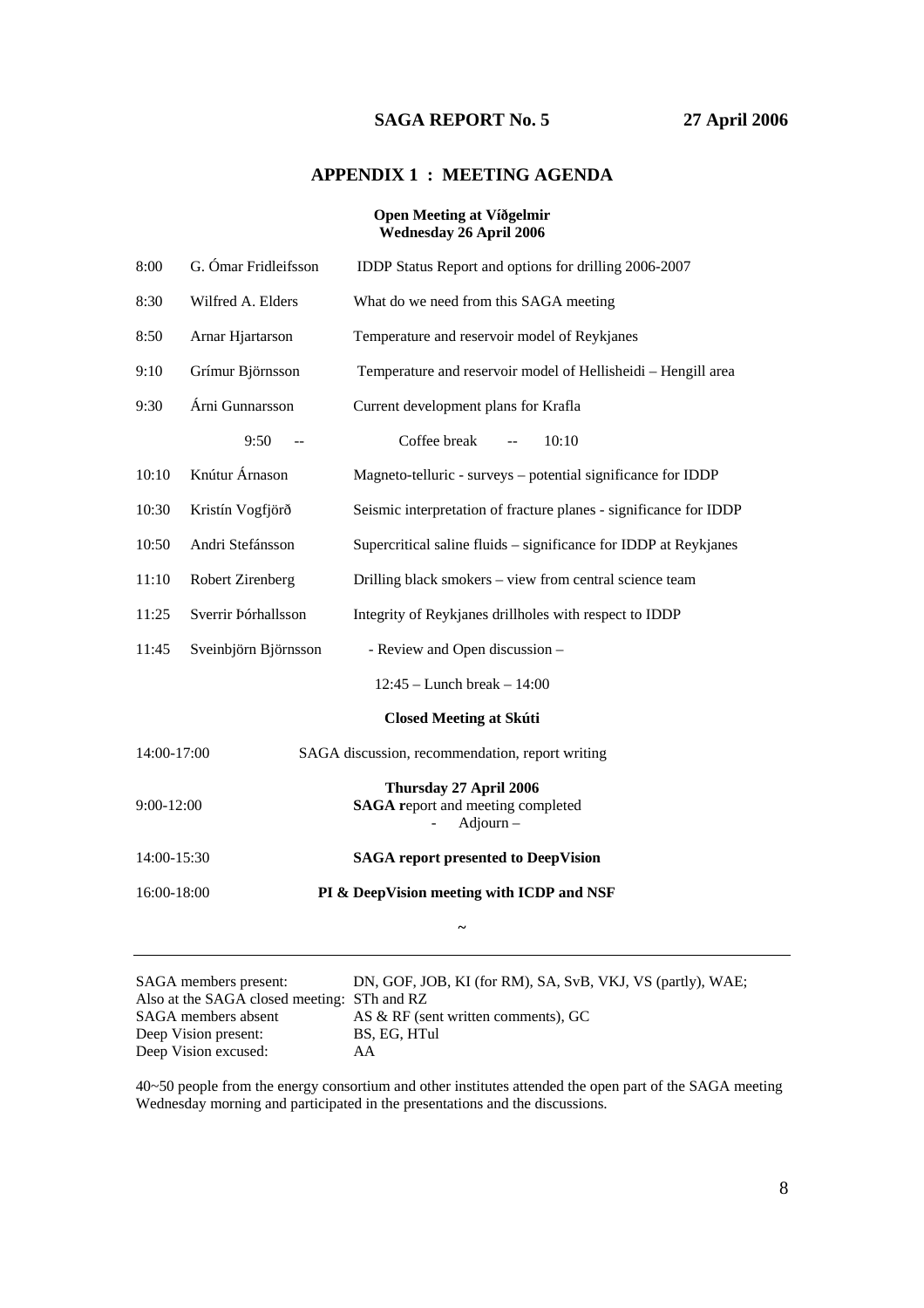## **APPENDIX 2 :**

## **Comparison of four geothermal fields**

## **Reykjanes**

## **Advantages:**

- 1 Well established geothermal field
- 2 RN-16 available, and possibly others
- 3 Scientific studies are already underway<br>4 ICDP and NSF have already committed
- ICDP and NSF have already committed funds
- 5 Analog situation with black smokers
- 6 Pressure maintenance of the system due to seawater recharge

## **Disadvantages:**

- 1 Potential scaling and corrosion
- 2 Supercritical P-T conditions are higher than in the dilute systems and may not be within drillable depths
- 3 The design of the wells is not optimal for deepening as a production well
- 4 RN-16 is not suitable in terms of temperatures and location

## **Krafla**

## **Advantages:**

- 1 Well established geothermal field<br>2 Interest to develop the field further
- Interest to develop the field further by more drilling
- 3 Dilute fluid
- 4 Limited scaling and corrosion expected
- 5 Higher thermal gradient
- 6 Possibility of additional funding from an industrial company<br>
Theory Chance of drilling optimal design by a new well from the beg
- 7 Chance of drilling optimal design by a new well from the beginning
- 8 Injection wells available

## **Disadvantages:**

- 1 No well available for deepening
- 2 Possibly of less interest to the international scientific community
- 3 Weather conditions harsher (summer operation preferable)
- 4 More likelihood of granophyric rocks at depths (ductile at lower temperatures)
- 5 Possibility of encountering acid magmatic gases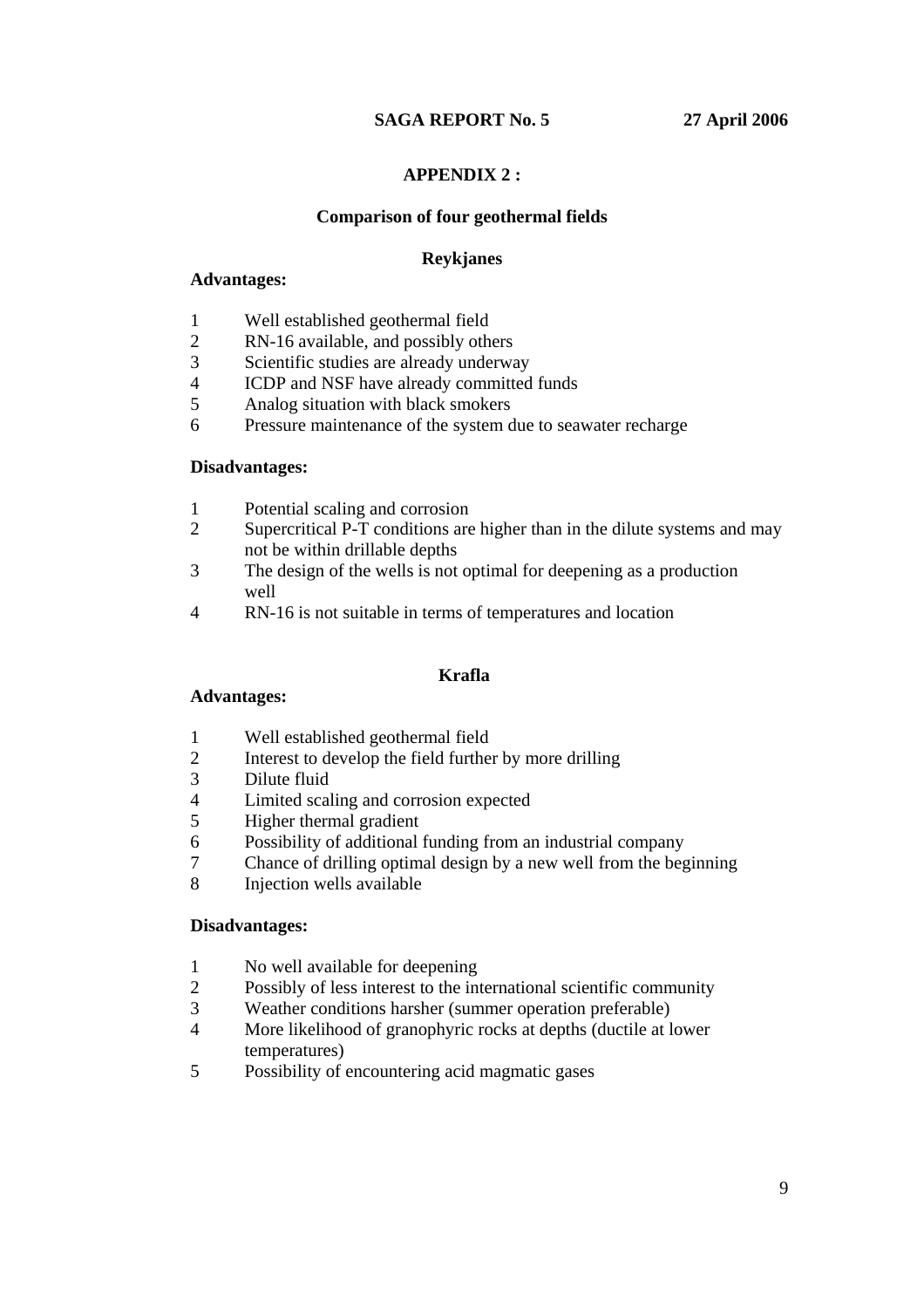## **Hellisheidi**

## **Advantages:**

- 1 Large geothermal system
- 2 Well HE-10 available wide diameter well<br>3 Injection wells available
- 3 Injection wells available
- 4 Dilute fluid
- 5 Limited scaling and corrosion expected

## **Disadvantages:**

- 1 Drilled through 250-260°C zone and reversal to 220-230°C bottom hole
- 2 Less interest to the international scientific community
- 3 More likelihood of granophyric rocks (more ductile) at depths
- 4 Response to production load not known

## **Nesjavellir**

## **Advantages:**

- 1 Well established geothermal field
- 2 Supercritical conditions encountered in NJ-11 at Nesjavellir

## **Disadvantages:**

- 1 Field not available to IDDP
- 
- 2 Environmentally sensitive<br>3 Injection wells not available Injection wells not available